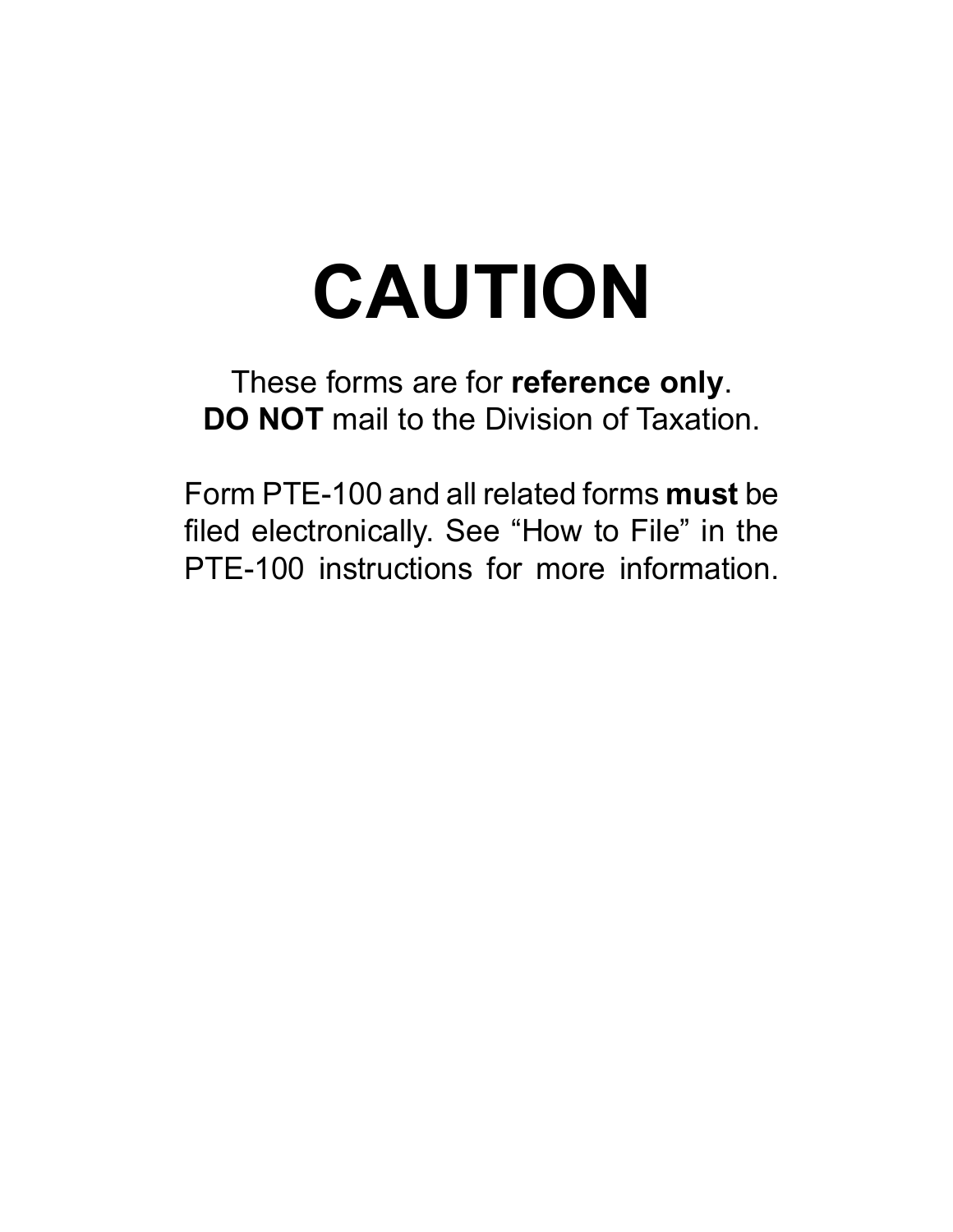### Pass-Through Business **DO NOT MAIL THIS FORM**

**PTE-100**

**2021**

## Alternative Income Tax Return

|             | For Calendar Year 2021, or tax year beginning ________________, 20_______ and ending ___________                                                                                                                                                                                                                                      |                         |                    |                                                                   |
|-------------|---------------------------------------------------------------------------------------------------------------------------------------------------------------------------------------------------------------------------------------------------------------------------------------------------------------------------------------|-------------------------|--------------------|-------------------------------------------------------------------|
|             | Federal Employer ID Number                                                                                                                                                                                                                                                                                                            |                         |                    |                                                                   |
|             | Pass-Through Entity Name                                                                                                                                                                                                                                                                                                              |                         |                    | Check appropriate box<br>(consolidated returns, see instructions) |
| Address     |                                                                                                                                                                                                                                                                                                                                       |                         |                    | Form NJ-1065 filed                                                |
|             |                                                                                                                                                                                                                                                                                                                                       |                         |                    | Form CBT-100S filed                                               |
| City        | State                                                                                                                                                                                                                                                                                                                                 | ZIP Code                |                    | Check applicable boxes                                            |
|             |                                                                                                                                                                                                                                                                                                                                       |                         |                    | $\Box$ General Partnership                                        |
|             | Check applicable boxes:<br>Amended return                                                                                                                                                                                                                                                                                             |                         |                    | $\Box$ Limited Partnership                                        |
|             |                                                                                                                                                                                                                                                                                                                                       |                         |                    | □ Limited Liability Company                                       |
|             | Consolidated return (optional) See instructions.<br>Designated Consolidated Return                                                                                                                                                                                                                                                    |                         |                    | Limited Liability Partnership                                     |
|             | Member of Consolidated Return                                                                                                                                                                                                                                                                                                         |                         |                    | New Jersey S Corporation                                          |
|             | Designated Consolidated Return Entity's Name                                                                                                                                                                                                                                                                                          |                         |                    | $\Box$ Hedge Fund                                                 |
|             | Designated Consolidated Return Entity's FEIN                                                                                                                                                                                                                                                                                          |                         |                    |                                                                   |
|             |                                                                                                                                                                                                                                                                                                                                       |                         |                    |                                                                   |
|             | <b>Pass-Through Business Alternative Income Tax Calculation</b>                                                                                                                                                                                                                                                                       |                         |                    |                                                                   |
| 1.          | Distributive Proceeds (Total from Members Directory, col. C or Consolidated Members Directory, col. D)                                                                                                                                                                                                                                |                         |                    | $\overline{1}$ .                                                  |
| 2.          |                                                                                                                                                                                                                                                                                                                                       |                         |                    | 2.                                                                |
| 3.          |                                                                                                                                                                                                                                                                                                                                       |                         |                    | 3.                                                                |
| 4.          |                                                                                                                                                                                                                                                                                                                                       |                         |                    | 4.                                                                |
| 5.          | Penalty and interest                                                                                                                                                                                                                                                                                                                  |                         |                    |                                                                   |
|             | Check box if PTE-160 attached <u>Law manual community and contract and contract and contract and contract and</u>                                                                                                                                                                                                                     |                         |                    | 5.                                                                |
| 6.          |                                                                                                                                                                                                                                                                                                                                       |                         |                    | 6.                                                                |
| 7.          | Overpayment. If line 3 is greater than the sum of line 2 and line 5, enter amount of overpayment                                                                                                                                                                                                                                      |                         |                    | 7.                                                                |
| 8.          |                                                                                                                                                                                                                                                                                                                                       |                         |                    | 8.                                                                |
| 9.          | Refund                                                                                                                                                                                                                                                                                                                                |                         |                    | 9.                                                                |
|             | <b>Signature</b>                                                                                                                                                                                                                                                                                                                      |                         |                    |                                                                   |
|             | Under penalties of perjury, I declare that I have examined this return, including accompanying schedules and statements, and to the best of my knowl-<br>edge and belief, it is true, correct, and complete. Declaration of preparer (other than general partner) is based on all information of which preparer has<br>any knowledge. |                         |                    |                                                                   |
|             | Form PTE-100 must be filed electronically. This form is for reference only.<br>Signature of general partner, authorized officer of S corporation, or limited liability company member                                                                                                                                                 |                         | Title              | Date                                                              |
|             |                                                                                                                                                                                                                                                                                                                                       |                         |                    |                                                                   |
|             | Paid Preparer's Signature                                                                                                                                                                                                                                                                                                             | Preparer's SS # or PTIN |                    | Date                                                              |
| Firm's Name | Address                                                                                                                                                                                                                                                                                                                               |                         | Firm's Federal EIN | Date                                                              |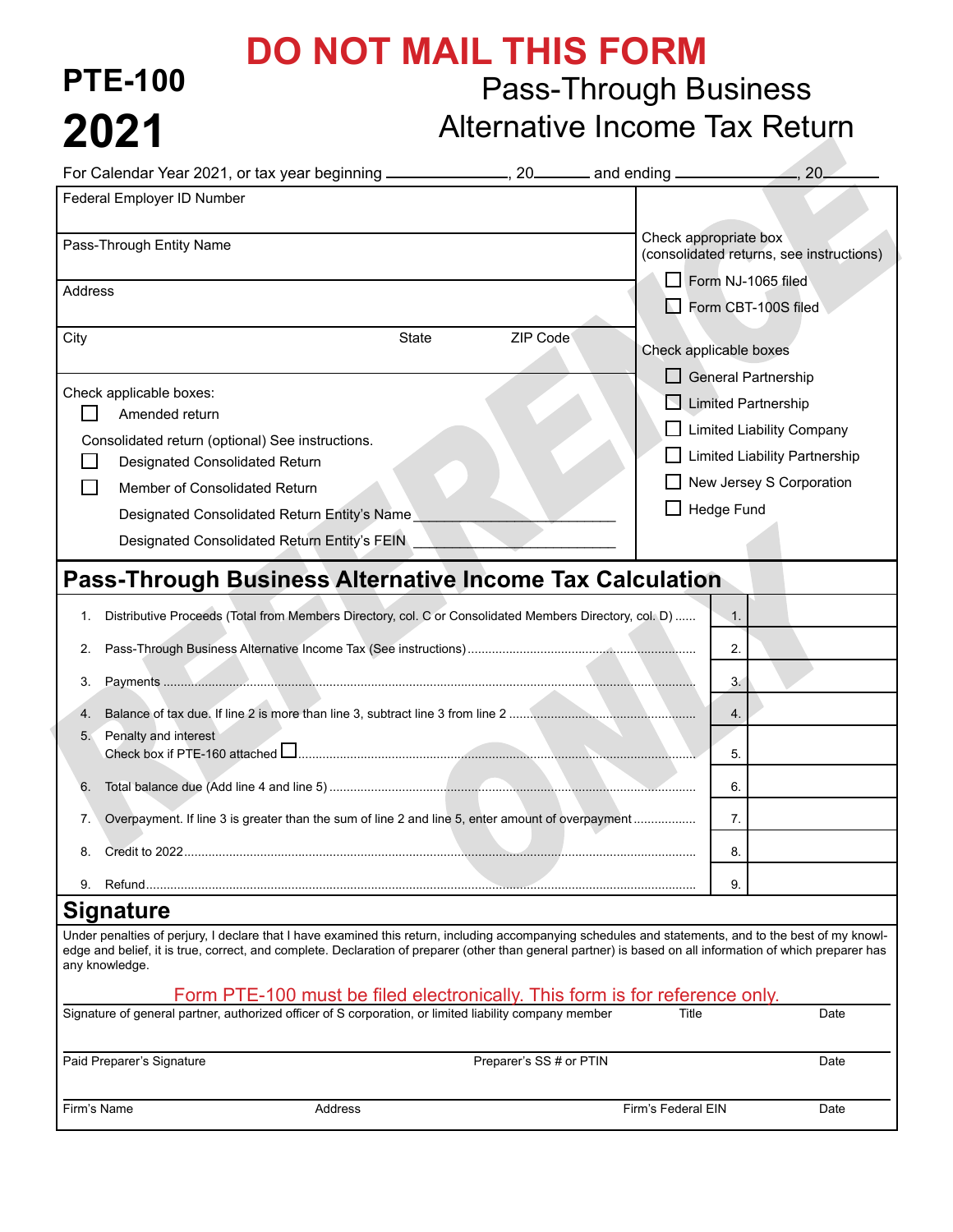|                           | <b>Members Directory</b> |                         |              | List all members, including principal address. Add additional sheets as necessary. |                                                                          |  |
|---------------------------|--------------------------|-------------------------|--------------|------------------------------------------------------------------------------------|--------------------------------------------------------------------------|--|
| $\boldsymbol{\mathsf{A}}$ |                          | $\overline{\mathbf{B}}$ |              | $\mathbf{C}$                                                                       | D                                                                        |  |
| Code                      | Member's Information     |                         |              | Member's Share of Distributive Proceeds<br>(see instructions)                      | Member's Share of Pass-Through<br><b>Business Alternative Income Tax</b> |  |
|                           | % owned<br>by member     |                         | Final $\Box$ |                                                                                    |                                                                          |  |
|                           | SS Number/FEIN           |                         |              |                                                                                    |                                                                          |  |
|                           | Name                     |                         |              |                                                                                    |                                                                          |  |
|                           | <b>Principal Address</b> |                         |              |                                                                                    |                                                                          |  |
|                           | City State ZIP Code      |                         |              |                                                                                    |                                                                          |  |
|                           | % owned<br>by member     |                         | Final $\Box$ |                                                                                    |                                                                          |  |
|                           | SS Number/FEIN           |                         |              |                                                                                    |                                                                          |  |
|                           | Name                     |                         |              |                                                                                    |                                                                          |  |
|                           | <b>Principal Address</b> |                         |              |                                                                                    |                                                                          |  |
|                           | City State ZIP Code      |                         |              |                                                                                    |                                                                          |  |
|                           | % owned<br>by member     |                         | Final $\Box$ |                                                                                    |                                                                          |  |
|                           | SS Number/FEIN           |                         |              |                                                                                    |                                                                          |  |
|                           | Name                     |                         |              |                                                                                    |                                                                          |  |
|                           | <b>Principal Address</b> |                         |              |                                                                                    |                                                                          |  |
|                           | City State ZIP Code      |                         |              |                                                                                    |                                                                          |  |
|                           | % owned<br>by member     |                         | Final $\Box$ |                                                                                    |                                                                          |  |
|                           | SS Number/FEIN           |                         |              |                                                                                    |                                                                          |  |
|                           | Name                     |                         |              |                                                                                    |                                                                          |  |
|                           | <b>Principal Address</b> |                         |              |                                                                                    |                                                                          |  |
|                           | City State ZIP Code      |                         |              |                                                                                    |                                                                          |  |
|                           | % owned<br>by member     |                         | Final $\Box$ |                                                                                    |                                                                          |  |
|                           | SS Number/FEIN           |                         |              |                                                                                    |                                                                          |  |
|                           | Name                     |                         |              |                                                                                    | v                                                                        |  |
|                           | <b>Principal Address</b> |                         |              |                                                                                    |                                                                          |  |
|                           | City State ZIP Code      |                         |              |                                                                                    |                                                                          |  |
|                           | % owned<br>by member     |                         | Final $\Box$ |                                                                                    |                                                                          |  |
|                           | SS Number/FEIN           |                         |              |                                                                                    |                                                                          |  |
|                           | Name                     |                         |              |                                                                                    |                                                                          |  |
|                           | <b>Principal Address</b> |                         |              |                                                                                    |                                                                          |  |
|                           | City State ZIP Code      |                         |              |                                                                                    |                                                                          |  |
|                           | % owned<br>by member     |                         | Final $\Box$ |                                                                                    |                                                                          |  |
|                           | SS Number/FEIN           |                         |              |                                                                                    |                                                                          |  |
|                           | Name                     |                         |              |                                                                                    |                                                                          |  |
|                           | <b>Principal Address</b> |                         |              |                                                                                    |                                                                          |  |
|                           | City State ZIP Code      |                         |              |                                                                                    |                                                                          |  |
| <b>Totals</b>             |                          |                         |              |                                                                                    |                                                                          |  |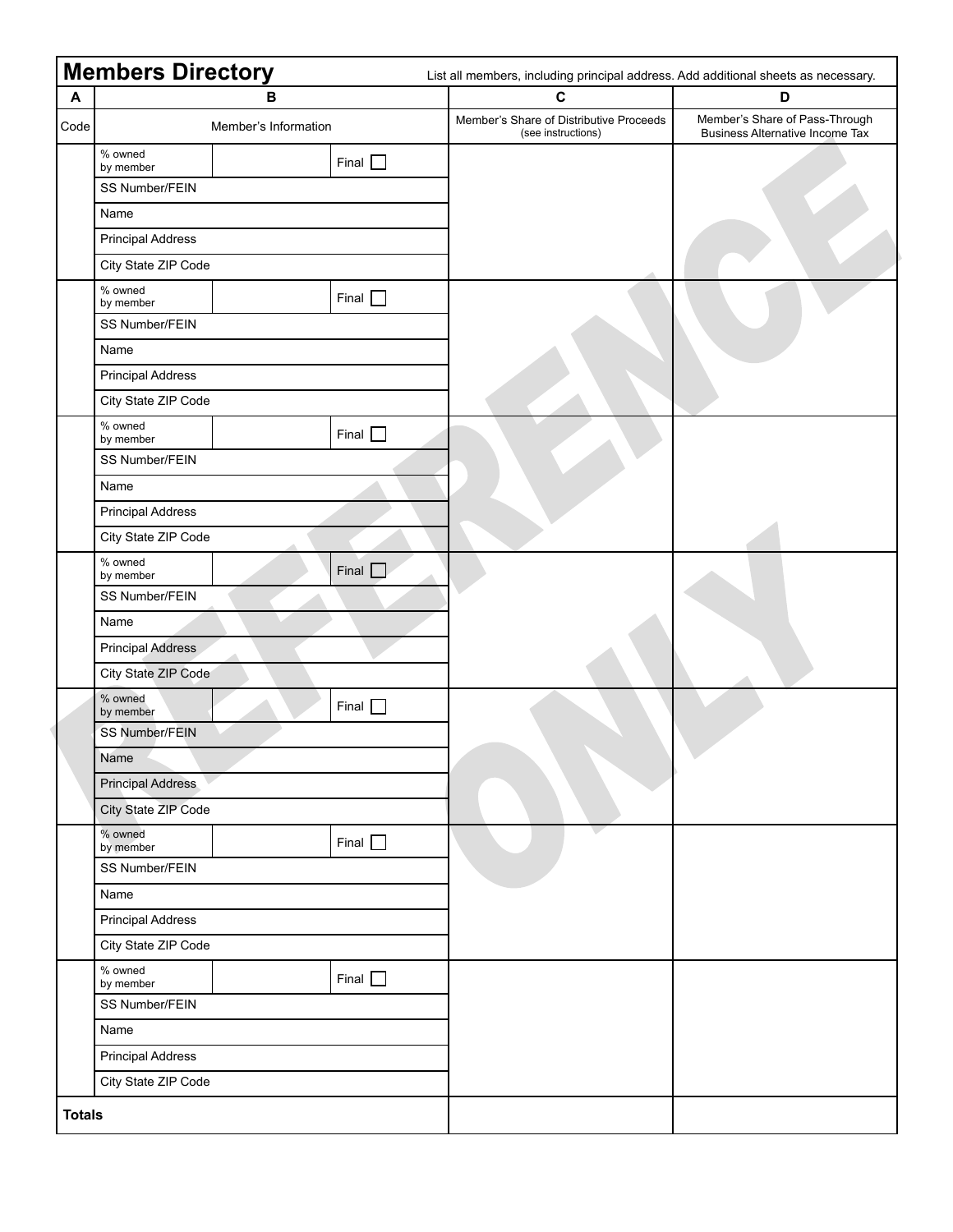|               | <b>Consolidated Members Directory</b><br>(consolidated returns ONLY) |                                              | additional sheets as necessary.                                                               | List all members of each pass-through entity included in the consolidated return. Add |                                                                                             |                                                           |
|---------------|----------------------------------------------------------------------|----------------------------------------------|-----------------------------------------------------------------------------------------------|---------------------------------------------------------------------------------------|---------------------------------------------------------------------------------------------|-----------------------------------------------------------|
| A             | в                                                                    | $\mathbf c$                                  |                                                                                               |                                                                                       | D                                                                                           | E                                                         |
|               |                                                                      |                                              | Member's Share of Distributive Proceeds<br>(from column C of each entity's Members Directory) | Total Member's<br>Share of                                                            | Member's Share of                                                                           |                                                           |
| Code          | Member's Information                                                 | Designated PTE<br>Name of PTE<br>FEIN of PTE | Name of PTE<br>FEIN of PTE                                                                    | Name of PTE<br>FEIN of PTE                                                            | <b>Distributive</b><br>Proceeds<br>(total of all amounts<br>in column C for each<br>member) | Pass-Through<br><b>Business Alternative</b><br>Income Tax |
|               | SS Number/FEIN                                                       |                                              |                                                                                               |                                                                                       |                                                                                             |                                                           |
|               | Name                                                                 |                                              |                                                                                               |                                                                                       |                                                                                             |                                                           |
|               | <b>Principal Address</b>                                             |                                              |                                                                                               |                                                                                       |                                                                                             |                                                           |
|               | City State ZIP Code                                                  |                                              |                                                                                               |                                                                                       |                                                                                             |                                                           |
|               | SS Number/FEIN                                                       |                                              |                                                                                               |                                                                                       |                                                                                             |                                                           |
|               | Name                                                                 |                                              |                                                                                               |                                                                                       |                                                                                             |                                                           |
|               | <b>Principal Address</b>                                             |                                              |                                                                                               |                                                                                       |                                                                                             |                                                           |
|               | City State ZIP Code                                                  |                                              |                                                                                               |                                                                                       |                                                                                             |                                                           |
|               | SS Number/FEIN                                                       |                                              |                                                                                               |                                                                                       |                                                                                             |                                                           |
|               | Name                                                                 |                                              |                                                                                               |                                                                                       |                                                                                             |                                                           |
|               | Principal Address                                                    |                                              |                                                                                               |                                                                                       |                                                                                             |                                                           |
|               | City State ZIP Code                                                  |                                              |                                                                                               |                                                                                       |                                                                                             |                                                           |
|               | <b>SS Number/FEIN</b>                                                |                                              |                                                                                               |                                                                                       |                                                                                             |                                                           |
|               | Name                                                                 |                                              |                                                                                               |                                                                                       |                                                                                             |                                                           |
|               | <b>Principal Address</b>                                             |                                              |                                                                                               |                                                                                       |                                                                                             |                                                           |
|               | City State ZIP Code                                                  |                                              |                                                                                               |                                                                                       |                                                                                             |                                                           |
| <b>Totals</b> |                                                                      |                                              |                                                                                               |                                                                                       |                                                                                             |                                                           |

| ' Estimated Pass-Through Business Alternative Income |  |      |
|------------------------------------------------------|--|------|
| Tax payments made for 2021 and amounts paid with an  |  |      |
| I extension of time to file Form PTE-100.            |  | Tota |